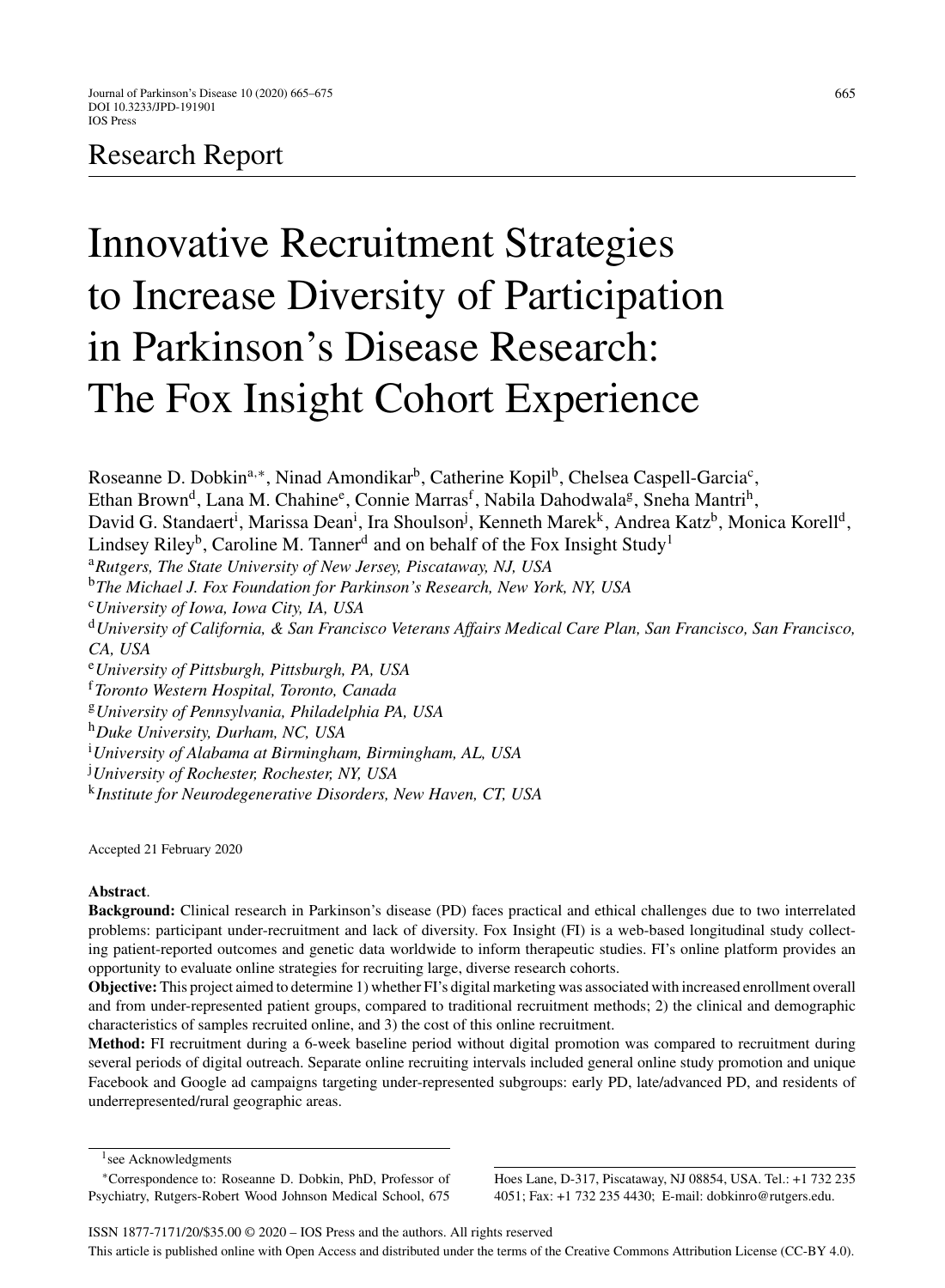**Results:** Early PD, late PD, and geotargeting campaigns enrolled more individuals in their respective cohorts compared to baseline. All online campaigns also yielded greater total FI enrollment, attracting more participants who were non-White, Hispanic, older, female, and had lower educational attainment and income, and more medical comorbidities. Cost per new participant ranged from \$21 (Facebook) to \$108 (Google).

**Conclusion:** Digital marketing may allow researchers to increase, accelerate, and diversify recruitment for PD clinical studies, by tailoring digital ads to target PD cohort characteristics.

Keywords: Parkinson's disease, diversity, recruitment, clinical trial

### **INTRODUCTION**

Participant under-recruitment, and the related problem of homogenous research cohorts, pose practical and ethical challenges to advancing clinical research in Parkinson's disease (PD) [1, 2]. While these problems hinder clinical research at large—causing the termination or substantial underenrollment of 19% of registered trials [3]—PD researchers confront especially severe recruitment challenges. Estimates suggest that insufficient enrollment prevents completion of 30% of PD clinical trials and delays 85% of those eventually completed [4]. In addition, research that is underpowered (due to small sample size) is at greater risk of failing to detect true therapeutic benefits, resulting in missed opportunities to develop potentially life-changing interventions [5].

Compounding these enrollment difficulties, PD study samples typically reflect the characteristics of patients treated in select movement disorder specialty centers linked to research development (i.e., predominantly white men of European ancestry and higher socioeconomic status [6, 7]). To the extent that these samples reflect the influence of unequal access to specialty PD care, rather than the true diversity of the PD population, they limit the generalizability of research findings and their value for understanding the scope of PD heterogeneity [8–12]. Given the marked variability in PD symptom presentation and progression, future studies will require more precisely defined PD cohorts, in pursuit of the personalized medicine needed to advance clinical care and the race for the cure [13]. Under such targeted inclusion criteria, achieving necessary sample sizes becomes even more difficult, requiring novel recruitment strategies with broad reach. As such, initiatives to improve patient-centered recruitment and retention remain a priority in PD clinical research [14], where online tools are expanding and accelerating these efforts [15].

Launched by the Michael J. Fox Foundation for Parkinson's Research in 2017, Fox Insight (FI) is a web-based longitudinal study which collects patient-reported outcomes (PROs) and genetic data from participants worldwide, including those with manifest and prodromal parkinsonism, and their caregivers, with the goal of informing therapeutic studies [16]. With a recruitment goal of over 125,000 volunteers, FI stands to dramatically improve not only the accessibility of clinical studies for people with PD (PWP), but also the statistical power (sample size), and diversity of PRO data over the current state of research. Importantly, the FI online data collection platform affords a unique opportunity to evaluate innovative recruitment techniques aimed at attracting large, diverse research cohorts.

Towards that end, this study evaluated the use of digital media to both fast-track and diversify study enrollment by targeting PWP cohorts who are traditionally under-represented in clinical research. The first of our three aims involved examining whether PD-specific digital marketing campaigns increased *targeted* and *overall* FI enrollment compared to baseline periods lacking paid promotion. The *targeted* campaigns recruited three subgroups: individuals with early stage PD, those with late stage/more advanced PD, and U.S. rural-dwelling PWP; general online recruitment drew from the broader PD community. Second, we aimed to clinically and demographically compare digitally recruited samples to those enrolled during baseline "recruitment as usual"; and third, to compare the reach and cost of different digital recruitment methods. We hypothesized that digital marketing would accelerate study recruitment and effectively target under-represented cohorts to increase their participation in the FI longitudinal cohort.

# **METHODS**

# *Participants*

Individuals aged 18 and over and English-literate were eligible to enroll in FI. Participants were informed that the study aimed to improve understand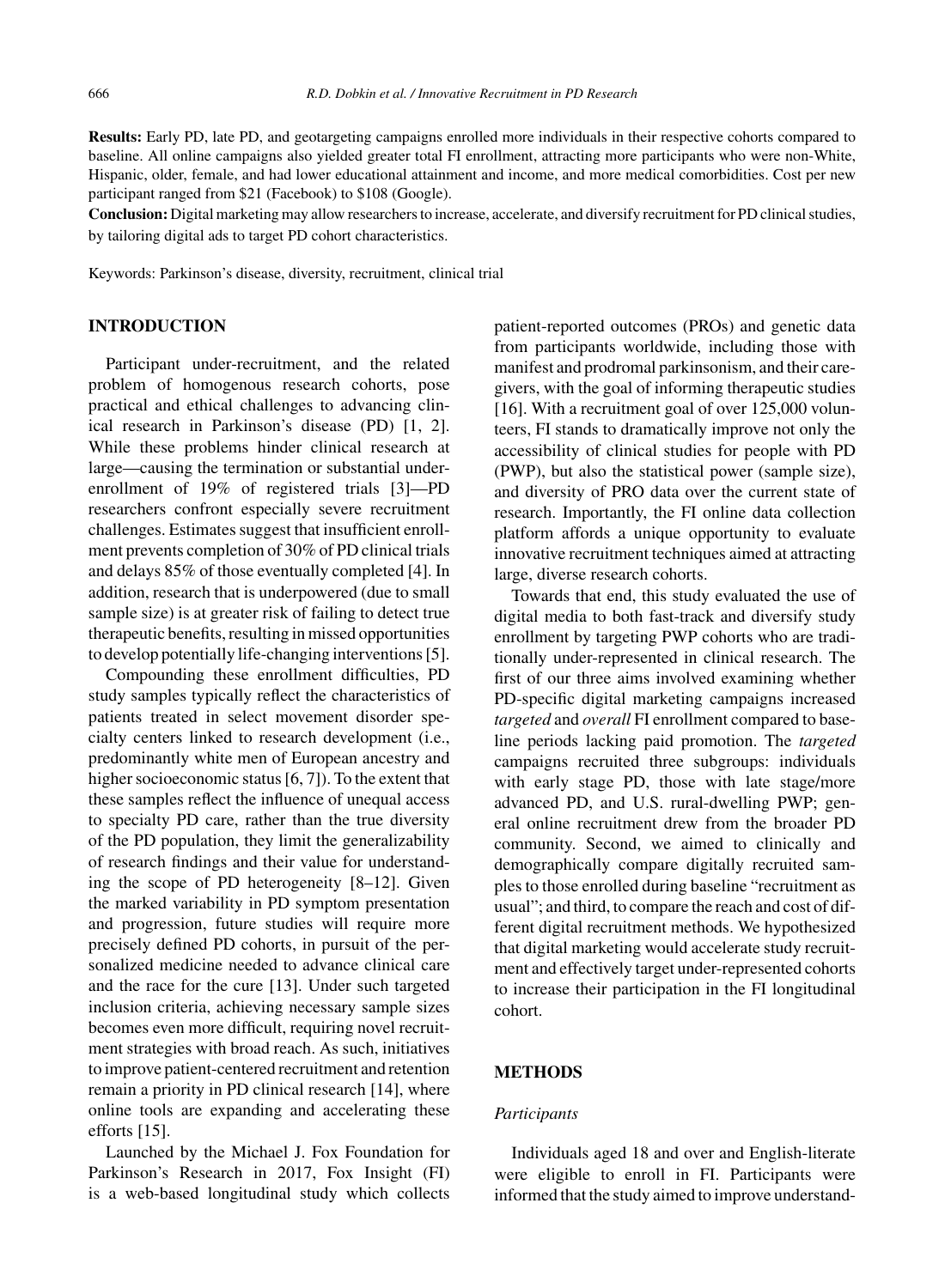ing of PD, such as its impact on health and quality of life over time and possible connections between family neurological history, general health, environmental risk factors, and PD. Participants affirmed an online statement of informed consent prior to the initiation of any study procedures. FI maintains the full approval of the New England IRB. Since 7/30/14 (first registration in pilot phase), approximately 42,000 individuals have enrolled.

Participants who self-reported a PD diagnosis from a healthcare provider were identified as participants with PD (PWP). In a subset of individuals, the PD diagnosis was confirmed via telehealth consultation with a movement disorders specialist. The rate of diagnostic agreement (between self-report and expert consultation) was high (kappa =  $0.85$ ; 95% CI–0.76–0.94) (Schneider RB, Myers TL, Daeschler M, Tarolli C, Adams J, Barbano R, Riley L, Amondikar N, Auinger P, Diaz M, Dorsey ER, Marras C, Tanner C, Validation of Fox Insight cohort via virtual research visits). PWP were the largest cohort in this observational design and the target audience for the digital marketing campaigns described below, though FI additionally enrolls healthy controls, caregivers and those who may be at increased PD risk (e.g., REM Behavior Disorder; Hyposmia; known PD genetic mutation), compared to the general population.

# *Measures*

Patient-reported outcomes (PROs) are becoming increasingly important to research, therapeutic development and healthcare delivery. As such, FI captures detailed demographics; medical and psychiatric history; family neurological history; and participant responses to validated questionnaires on physical health, mental health, and health-related quality of life. Self-report measures include the Non-Motor Symptom Questionnaire (NMS Quest), MDS-Unified Parkinson's Disease Rating Scale (UPDRS) Part II, Geriatric Depression Scale (GDS), Parkinson's Disease Quality of Life Inventory (PDQ-8), Penn Parkinson's Daily Activities Questionnaire (PDAQ-15), and a brief REM Behavior Disorder (RBD) symptom assessment [17–22]. Once enrolled, participants are asked to provide updated responses every 90 days for several years. To enhance compliance, participants are automatically prompted, twice via email (the day the study visit opens and 3 days before it will close), to complete their next study visit, during the appropriate time interval.

Prior to the official launch of the study, the FI platform was extensively pilot tested by PWP, caregivers, and healthy controls, with appropriate modifications made to optimize the user experience based on participant feedback regarding site navigation and visual appeal. All FI data is publicly available to the research community via the "FOX DEN" (Fox Insight Data Exploration Network): [https://foxden.michaeljfox.org/.](https://foxden.michaeljfox.org/)

Several additional metrics captured data describing the visibility, reach, and cost of each targeted digital campaign (Groups 2, 3, and 5 as described further below). These included the numbers of individuals who 1) viewed the ad, 2) clicked on the ad, and 3) enrolled in FI via the ad's link, as well as 4) cost per recruited subject. "Recruitment" was defined as completing required registration information and providing informed consent.

# *Procedure*

#### *Overview*

A baseline control (pre-intervention period) was defined as six weeks with no paid digital promotion (Group 1; baseline; "Recruitment as usual") and was compared to unique online ad campaigns targeting late-stage or more advanced PD (Group 2; "Late PD"), early-stage PD (Group 3; "Early PD"), and U.S. rural-dwelling PWP (Group 5; "Geotargeting"), as well as to a more general online study promotion (Group 4; "Broad online recruitment"). Facebook was used to recruit individuals for the late PD (Group 2) and geotargeting (Group 5) campaigns, respectively, while Google Search Engine Marketing (SEM) was used to attract new FI participants with early PD (Group 3). The rationale for selecting these digital platforms for each particular campaign is outlined below.

Late/more advanced PD was defined as disease duration greater than 10 years or an NMS-Quest score greater than 13 or an MDS-UPDRS Part II score greater than 25 [23, 24]. Early-stage PD was defined as disease duration less than 3 years. Regarding Group 5, a list of zip codes from non-urban areas (per the U.S. Census Bureau [25]), in select Western and Midwestern U.S. states were targeted, as the overwhelming majority of FI participants were then concentrated on the U.S. east and west coasts.

All digital advertisements were IRB-approved and displayed hyperlinks that directed individuals to the FI website (<www.foxinsight.org>). Campaign timelines are shown in Fig. 1. All promotional campaigns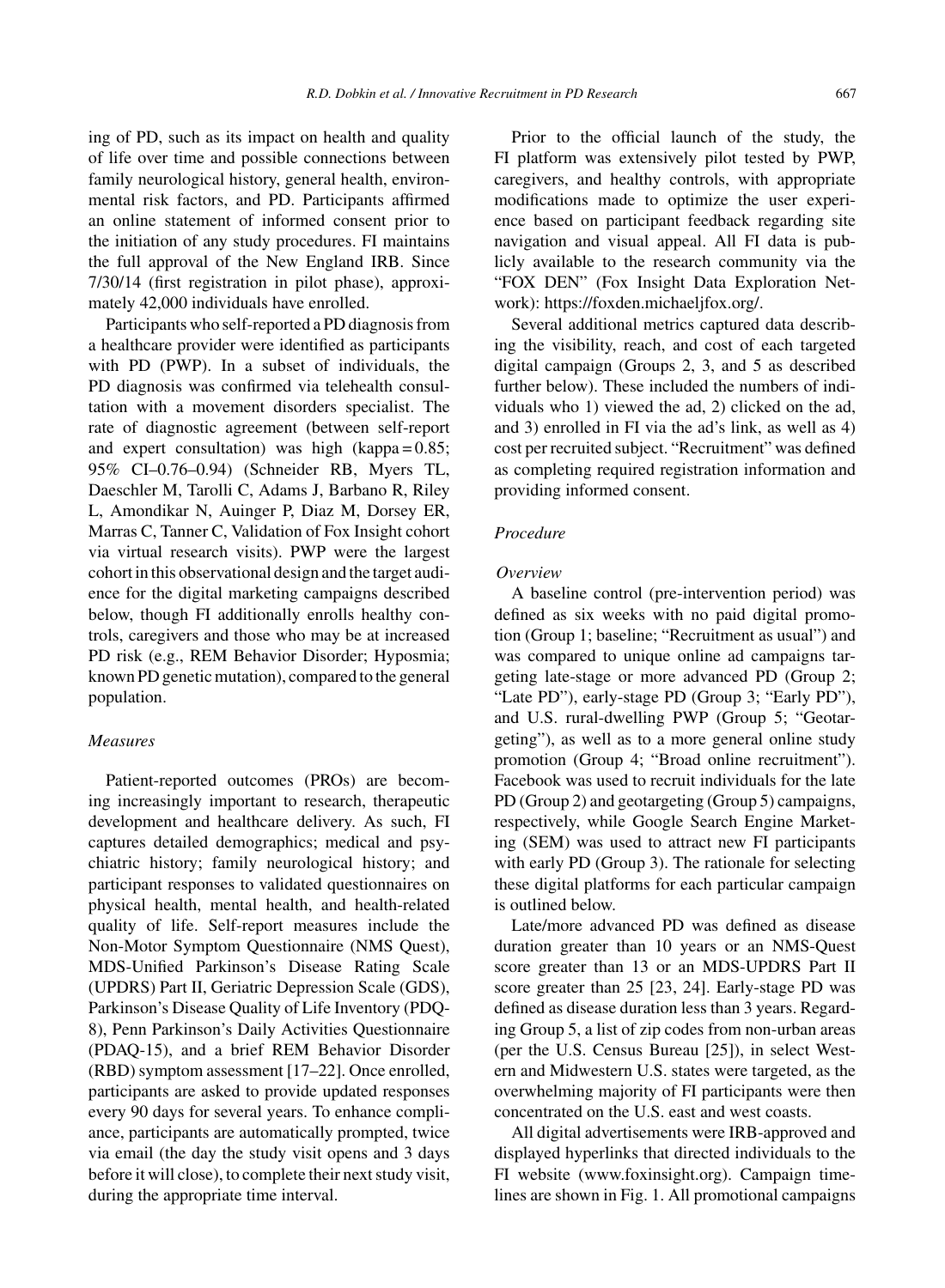

Fig. 1. Timeline of Each Unique Recruitment Campaign. Note: Group definitions. Group 1: Baseline recruitment (control group). Group 2: Facebook late-stage. Group 3: Google early-stage. Group 4: Broad online. Group 5: Facebook Geo-targeting.

were run serially and sequentially as described below; no two campaigns ran simultaneously.

# *Baseline "Recruitment as Usual"*

*Group 1: Baseline "Recruitment as usual".* This group incorporated 1) educational content and study information on the MJFF website with no additional effort to drive PWP towards this information; 2) a study listing on Fox Trial Finder [\(https://foxtrialfinder.michaeljfox.org\)](https://foxtrialfinder.michaeljfox.org), a website where PWP can locate information about active PD studies and be directed towards those for which they may qualify; 3) live promotion at MJFF-sponsored community events; and 4) routine "on the ground" distribution of study flyers in the PD community (support groups, neurology clinics).

### *Digital Marketing Campaigns*

*Group 2: Facebook Campaign for "Late PD".* Facebook was chosen as the digital platform for the late PD campaign for several reasons. First, research suggests that individuals who have been living with a chronic medical condition, such as PD, for a longer period may be more open about their diagnosis and more likely to post their interests in and support for disease-related groups on social media [26, 27]. Second, the prevalence of internet use among older adults in general, and Facebook use in particular, has climbed substantially in recent years [28–30], making online advertising a feasible mechanism for recruitment. Lastly, Facebook offers researchers the ability to advertise to narrowly defined segments of their user community based on individual users' "interests" indicated in their personal profiles (i.e., interest targeting).

This six-week pilot campaign leveraged Facebook's algorithm to target users age 60 and over who indicated interests on the site in both "Parkinson's disease awareness" and at least one additional PDrelated subject area (e.g., clinical trials, PD symptoms and PD organizations; see Supplementary Figure 1). The Facebook advertising campaign was divided into three two-week phases to test and optimize various aspects of the promotion.

The first phase tested two images, pairing each with two unique headlines (four total combinations; Supplementary Figure 2, Panels 1–4). The best-performing ad image and headline combination (Supplementary Figure 2, Panel 3) was then used to test interest targeting based on two Facebook interests: *PD symptoms* and *PD research*. In the *PD symptoms ad* group, the interest targeting was set up to match the "Parkinson's disease awareness" interest and one of the following interests related to late-stage/more advanced PD: cognitive deficit, dyskinesia, insomnia, gait, dementia, restless legs syndrome, movement disorder, or any of 14 additional similar topics. The *PD research ad* group was likewise set up to match "Parkinson's disease awareness" and one of the following interests: Parkinson's disease clinical research, clinical trial, clinical research, medical cannabis, clinicaltrials.gov, or phases of clinical research.

Phase 3 ran the same optimized ad sets from Phase 2 (Supplementary Figure 2, Panel 3) using the broad parameter of people within the U.S. over 60 years of age. The goal of this broad targeting was to expand the ad audience to include Facebook users who did not fit the initial parameters but might still fit study recruitment criteria.

*Group 3: Google Search Engine Marketing Campaign for "Early PD".* Google Search Engine Marketing (SEM) was chosen over Facebook as the digital platform for individuals with early PD based on prior findings that newly diagnosed PWP may be more reluctant to share their diagnosis publicly on social media profiles [31, 32], but may be highly likely to research their new diagnoses online [26, 33]. This campaign ran for four weeks and displayed targeted advertisements with Google Search results.

Advertisements were presented to select individuals in response to "keywords" they used when conducting internet searches. Possible search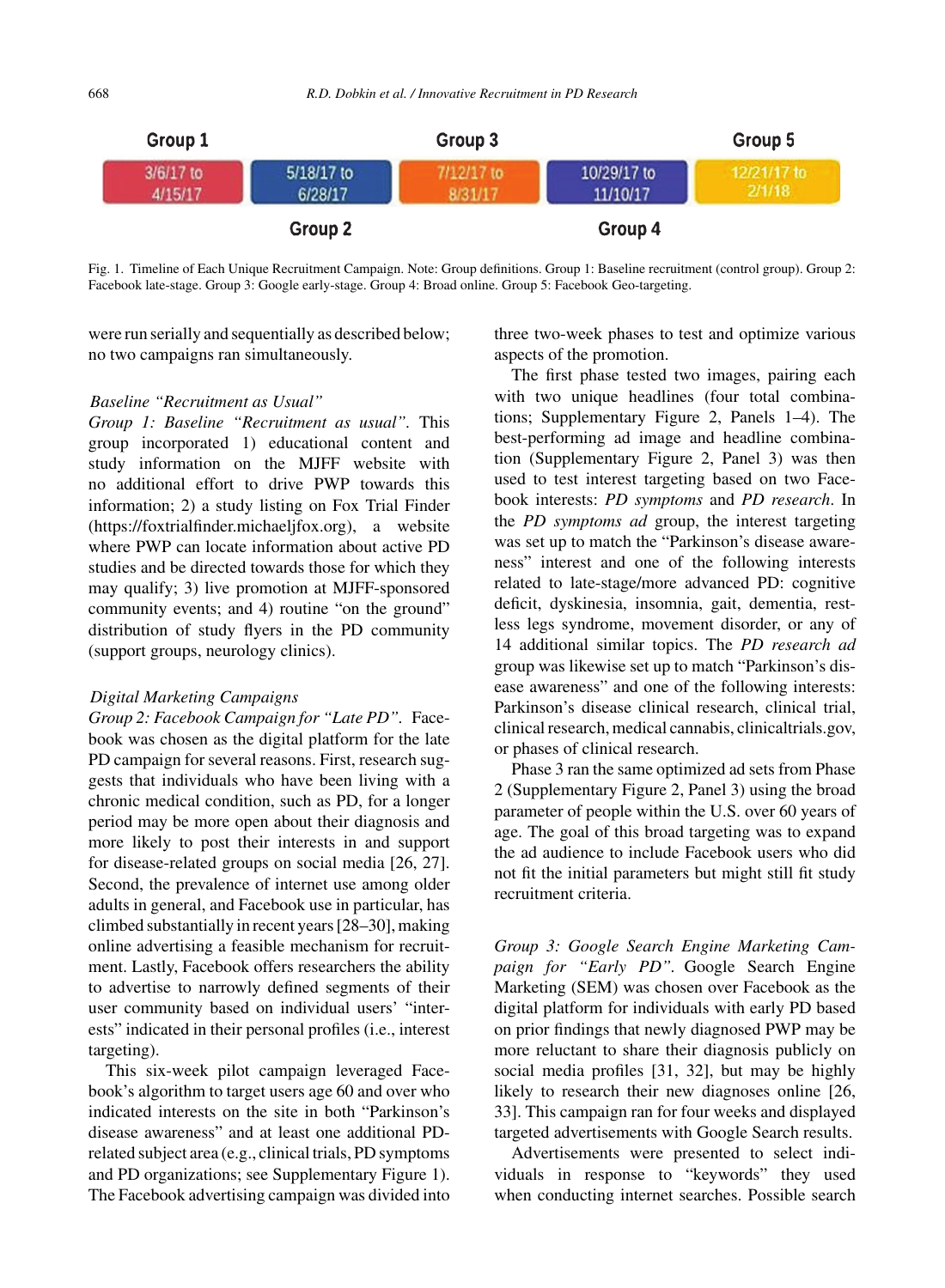terms that newly diagnosed individuals might use when learning about PD online (e.g., Parkinson's early signs, Parkinson's stages, Parkinson's symptoms, etc.) were piloted tested to determine how frequently the phrases were included in searches, based on Google's own database of search queries ([http://www.trends.google.com\)](http://www.trends.google.com). The most frequently searched PD-related terms were selected for this campaign. Thirty-four search keywords (Supplementary Figure 3) were ultimately included, such as Parkinson's prognosis, Parkinson's causes, movement disorder specialist, Parkinson's symptoms, and levodopa.

Search keywords and advertising budget were finalized with Google, prior to the initiation of the recruitment campaign. A sample ad may be found in Supplementary Figure 4.

*Group 4: Broad Online Recruitment Campaign for all PWP.* There was a two-week period (late October–early November 2017; see Fig. 1) when a broad range of recruitment tactics were employed, coinciding with the official media launch of the study. This period included the public announcement of FI, with Michael J. Fox appearing on CBS Sunday Morning to discuss the study, a subsequent press release [34], and initial email notification to the MJFF community of around 380,000 patient, family and supporter subscribers.

In addition, paid Facebook ads were deployed to target 1) FI website visitors who did not enroll, 2) those who matched Facebook interest targeting (similar to Group 2) but never visited the FI website, and 3) people with similar Facebook activity to those who enrolled in FI (lookalike targeting). Non-paid ads were also deployed through Facebook, Instagram, and Twitter on Michael J. Fox Foundation social media accounts. Lessons learned by conducting the Facebook and Google campaigns described above (Groups 2-3) were used to optimize advertising strategies in this broad online initiative.

*Group 5: Facebook Campaign for Geotargeting.* Facebook was selected for the geotargeting campaign for its ability to present advertisements selectively to individuals in pre-determined geographic areas. This campaign was conducted to attract new FI participants from non-urban areas [25] in the Midwestern and Western U.S. (Supplementary Figure 5) with few existing FI participants, despite the campaigns described above (Groups 1–4). Non-urban areas in selected underrepresented states were targeted, as

these regions traditionally have fewer clinical sites and opportunities for participation in research.

The first of this campaign's two phases ran for two weeks and included 6,749 zip codes across 13 states. Phase 2 ran for one week and focused on the four top-performing states, in which Phase 1 advertising yielded the most new participants for the lowest cost. Phase 2 expanded the geographic area from specific zip codes to statewide targets (Kansas, Nebraska, North Dakota, and Oklahoma) to enlarge the audience of potential FI participants. Phase 1 data suggested that limiting Facebook advertising to specific zip codes was associated with suboptimal ad visibility.

Within these under-represented areas, Phases 1 and 2 inclusion criteria for interest targeting were the same: people age 45 and over, and online interest in PD philanthropic organizations. The minimum age was lowered from 60 to 45 to ensure sufficient ad visibility, given that the targeted areas were less populated. The following audience segments were excluded in both phases: MJFF website visitors, indicating an interest in MJFF, and previous FI registrations.

# *Overview of statistical methods*

Statistical analyses were performed using SAS 9.4 (SAS Institute Inc., Cary, NC) on a data extract from September 19, 2018. To address study aim 1, Poisson regression was used to test whether each digital enrollment campaign increased recruitment of the target cohort, as well as overall recruitment, compared to "recruitment as usual" during the baseline period. In order to control for the length of the online recruitment campaigns (two vs. four vs. six weeks), we explored the average number of new participants enrolled per 10-day period during each campaign. To address study aim 2, simple linear models, Chi-square, or Fisher's exact tests were used to compare key demographic and clinical variables (e.g., gender, race, ethnicity, medical comorbidities, prior clinical trial participation) between individuals recruited via digital channels vs. "recruitment as usual" (baseline). For aims 1 and 2, if the overall group comparison *p*-value was < 0.05, then all pairwise group comparisons were performed. *Post hoc* tests with *p*-values < 0.05 were considered significant given the exploratory nature of the study.

Descriptive statistics regarding the number of times an ad was viewed, clicked, and directly linked to study enrollment, as well as cost per each new enrolled participant, are reported for study aim 3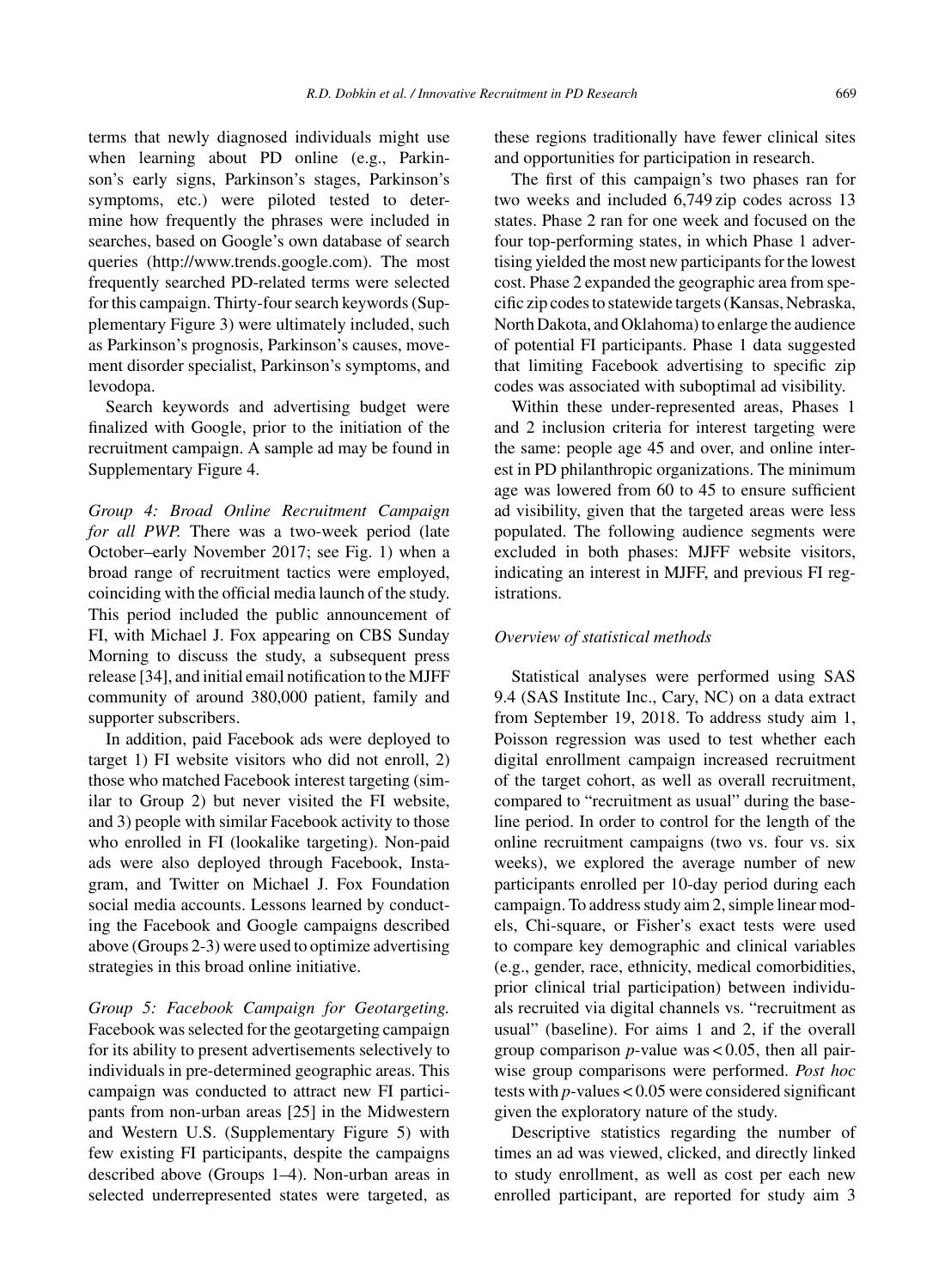(Groups 2, 3, and 5). Cost per recruited participant was calculated by dividing the number of new participants recruited in response to a particular campaign by its overall cost.

Data collected during the initial visit (Study Visit 1) was used to inform the analyses below. Participants had a 90-day window to complete each study visit.

# **RESULTS**

A total of 7,877 new participants enrolled in FI across the five campaigns described above. Importantly, across all five recruitment groups, the majority (52% [baseline] to 68% [early PD]) reported being diagnosed with PD by a non-specialist provider, including primary care physicians and general neurologists.

#### *Targeted and total FI recruitment*

Early PD, late PD, and geotargeting campaigns successfully enrolled more individuals in their respective participant cohorts compared to baseline (early: 134 vs. 38, *p* < 0.0001; late: 190 vs. 35, *p* < 0.0001; geotargeting: 65 vs.4, *p* < 0.0001). Results remained significant when controlling for the small differences in campaign length (Table 1A). For example, per 10-day period, the geotargeting campaign enrolled approximately 30 new registrants from under-represented zip codes, compared to 1 comparable new participant during baseline. All online campaigns (Groups 2–5) were also associated with greater total FI enrollment, compared to baseline (Table 1B).

# *Clinical and demographic characteristics of targeted subgroups*

In addition to the targeted variables (e.g., PD stage, zip code), there were significant differences in the clinical and demographic characteristics of the samples recruited via digital marketing channels vs. baseline "recruitment as usual." For example, non-white recruitment was significantly higher in all digital enrollment campaigns compared to baseline (Group 1). Additionally, Hispanic recruitment was significantly higher in the broad online campaign (Group 4; *p* < 0.0001) and the late PD campaign (Group 2,  $p = 0.0154$ ) compared to baseline. Digital marketing campaigns also attracted participants that were older, female, and had lower educational attainment and income, as well as those with more complicated medical histories, compared to baseline.

Table 1A Targeted Recruitment Per Group

| Targeted<br>Population       | <b>Baseline</b><br>Recruitment | Targeted<br>Recruitment | <i>p</i> -value |
|------------------------------|--------------------------------|-------------------------|-----------------|
| <b>Late Stage PD</b>         | Group 1                        | Group 2                 | < 0.0001        |
| N Recruited                  | 35                             | 190                     |                 |
| Recruited per 10 days        | 8.54                           | 45.24                   |                 |
| <b>Early Stage PD</b>        | Group 1                        | Group 3                 | < 0.0001        |
| N Recruited                  | 38                             | 134                     |                 |
| Recruited per 10 days        | 9.27                           | 26.27                   |                 |
| <b>Geo-Targeted Zip Code</b> | Group 1                        | Group 5                 | < 0.0001        |
| N Recruited                  | 4                              | 65                      |                 |
| Recruited per 10 days        | 0.98                           | 29.55                   |                 |
| <b>PD</b> Subjects           | Group 1                        | Group 4                 | < 0.0001        |
| N Recruited                  | 88                             | 4689                    |                 |
| Recruited per 10 days        | 21.46                          | 3606.92                 |                 |
|                              |                                |                         |                 |

Table 1B Total Recruitment Per Group

|                                        | Total     | Recruited   | $p$ -value    |
|----------------------------------------|-----------|-------------|---------------|
|                                        | Recruited | per 10 days | (vs. Group 1) |
| Group 1 (Baseline)                     | 120       | 29.27       |               |
| Group 2 (Late Stage)                   | 1120      | 266.67      | < 0.0001      |
| Group 3 (Early PD)                     | 356       | 69.80       | < 0.0001      |
| <b>Group 4 (Global Paid</b><br>Online) | 5919      | 4553.08     | < 0.0001      |
| Group 5 (Geotargeting)                 | 362       | 164.55      | < 0.0001      |

Late Stage PD is defined as 10 or more years between diagnosis and registration OR MDS-UPDRS II  $\geq$  25 OR NMS Quest  $\geq$  13. Early PD is defined as <3 years between diagnosis and registration. Note: *p*-values from Poisson regression.

Importantly, initiatives characterized by narrowly defined clinical criteria (such as early- and late-stage PD) recruited significantly more registrants who had never participated in prior PD research. See Tables 2A and 2B for a breakdown of clinical and demographic history by recruitment group.

*Late PD vs. early PD campaigns*. Clinical and demographic characteristics, as well as motor and non-motor symptom severity ratings, including disease duration and medication use, significantly differed between PWP recruited in the late vs. early PD campaigns. PWP recruited via the late stage PD Facebook campaign had PD for a longer period, were older, more likely to be retired, more highly educated, and more likely to be receiving symptomatic treatment for PD, compared to the those recruited via the early PD Google campaign  $(p < 0.05)$ . Notable differences also emerged on questionnaire scores for individuals who met true late-stage vs. true early-stage PD criteria as defined by the protocol. Participants with late-stage PD reported more severe symptoms and functional impairment than early-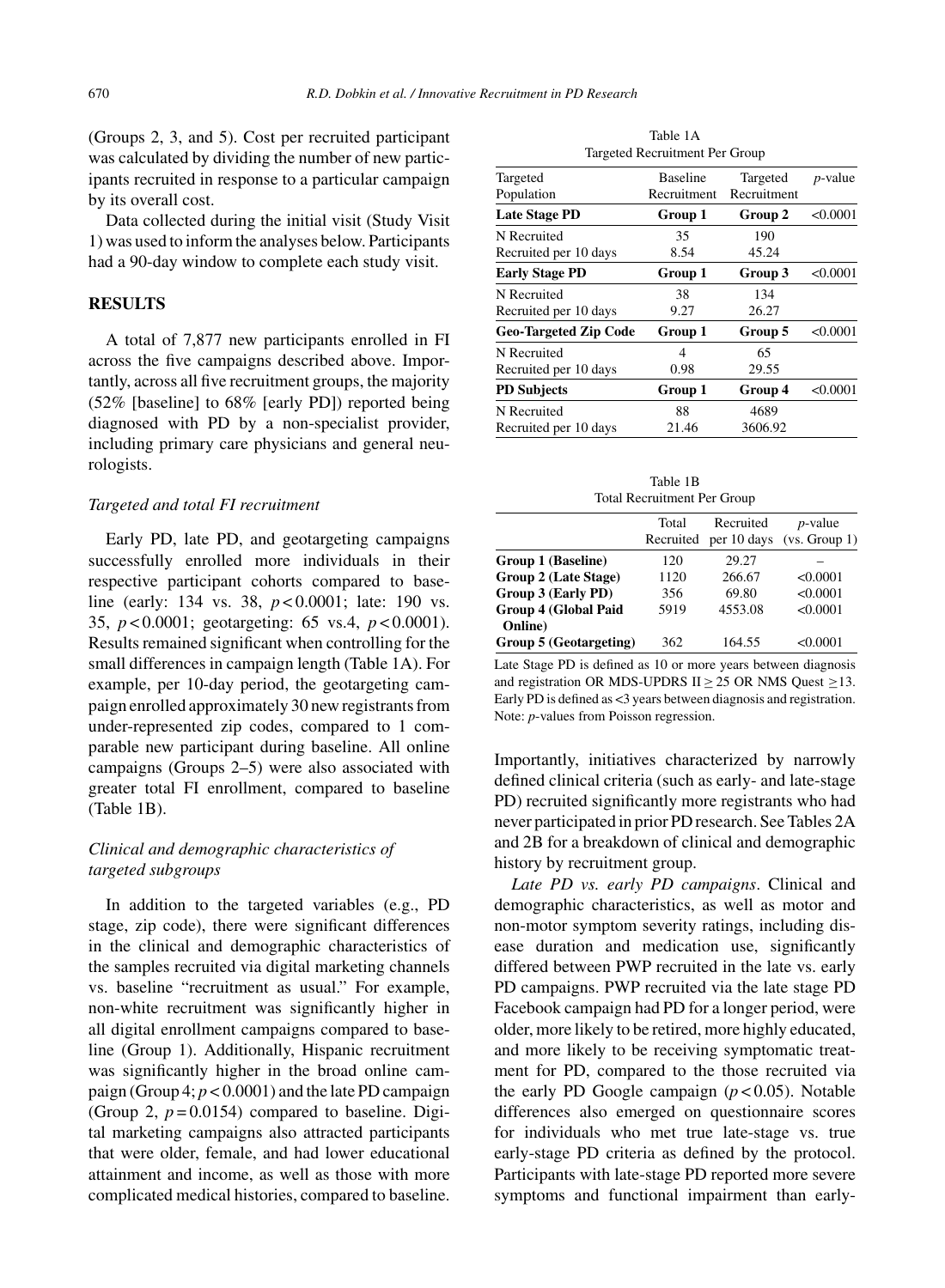| Variable                                  | Group 1<br>$(N = 88)$ | Group 2<br>$(N = 516)$ | Group 3<br>$(N = 231)$ | Group 4<br>$(N = 4689)$ | Group 5<br>$(N = 236)$ | $p$ -value |
|-------------------------------------------|-----------------------|------------------------|------------------------|-------------------------|------------------------|------------|
|                                           |                       |                        |                        |                         |                        | < 0.0001   |
| Age                                       |                       | $66.73(8.7)$ **        | $63.97(10.1)$ **       | $65.35(9.4)$ **         | $64.37(11.0)$ **       |            |
| Mean $(SD)$                               | 61.19(12.1)           |                        |                        |                         |                        |            |
| (Min, Max)<br><b>Sex</b>                  | (23.0, 85.0)          | (30.0, 88.0)           | (30.0, 86.0)           | (25.0, 94.0)            | (29.0, 90.0)           | 0.0190     |
|                                           |                       |                        |                        |                         |                        |            |
| Female                                    | 48 (54.5%)            | 238 (46.1%)            | $115(49.8\%)$          | 2042 (43.5%)**          | 96 (40.7%)**           |            |
| Male                                      | $37(42.0\%)$          | 264 (51.2%)            | $105(45.5\%)$          | 2535 (54.1%)**          | 136 $(57.6%)$ **       |            |
| Missing                                   | $3(3.4\%)$            | $14(2.7\%)$            | $11(4.8\%)$            | $112(2.4\%)$            | 4(1.7%)                |            |
| Education                                 |                       |                        |                        |                         |                        | 0.0021     |
| Associate's or less                       | 26(29.5%)             | 201 (39%)              | $105 (45.4\%)$ **      | $1,665(35.5\%)$         | 77 (32.6%)             |            |
| Bachelor's or higher                      | 59 (67.1%)            | 296 (57.4%)            | $112 (48.4\%)$ **      | $2,869(61.2\%)$         | 149 (63.1%)            |            |
| Prefer Not to Answer                      | $0(0.0\%)$            | $2(0.4\%)$             | $2(0.9\%)$             | $17(0.4\%)$             | $3(1.3\%)$             |            |
| Missing                                   | $3(3.4\%)$            | $17(3.3\%)$            | $12(5.2\%)$            | $138(2.9\%)$            | $7(3.0\%)$             |            |
| <b>Income</b>                             |                       |                        |                        |                         |                        | 0.0003     |
| Less than $$50,000$                       | 19 (21.5%)**          | $170(33\%)$ **         | $70(30.3\%)$           | $1,171(24.9\%)$         | $61(25.9\%)$           |            |
| \$50,000 or above                         | 54 (61.4%)**          | 270 (52.4%)**          | $116(50.1\%)$          | $2,820(60.1\%)$         | 138 (58.5%)            |            |
| Prefer Not to Answer                      | $12(13.6\%)$          | 58 (11.2%)             | $32(13.9\%)$           | 558 (11.9%)             | 30(12.7%)              |            |
| Missing                                   | $3(3.4\%)$            | $18(3.5\%)$            | $13(5.6\%)$            | $140(3.0\%)$            | $7(3.0\%)$             |            |
| <b>Employment Status</b>                  |                       |                        |                        |                         |                        | 0.0274     |
| Employed Full/Part time                   | $29(32.9\%)$          | $108(20.9\%)$ **       | $61(26.4\%)$           | $1,253(26.8\%)$         | 58 (24.6%)             |            |
| Retired/Unemployed                        | 53 (60.2%)            | 386 (74.8%)**          | 153 (66.3%)            | $3,266(69.6\%)$         | 168 (71.2%)            |            |
| Prefer Not to Answer                      | $3(3.4\%)$            | $4(0.8\%)$             | $4(1.7\%)$             | $30(0.6\%)$             | $3(1.3\%)$             |            |
| # of Medical Comorbidities                |                       |                        |                        |                         |                        | < 0.0001   |
| Mean (SD)                                 | 4.18(2.3)             | 4.72(2.5)              | 4.98 $(2.8)$ **        | $3.46(2.1)$ **          | $3.42(2.2)$ **         |            |
| (Min, Max)                                | (0.0, 9.0)            | (0.0, 14.0)            | (0.0, 13.0)            | (0.0, 15.0)             | (0.0, 12.0)            |            |
| Missing                                   | 9                     | 80                     | 41                     | 247                     | 18                     |            |
| <b>Prior Clinical Trial Participation</b> |                       |                        |                        |                         |                        | < 0.0001   |
| Yes                                       | $29(33.0\%)$          | $110(21.3\%)$ **       | 31 $(13.4\%)$ **       | 1240 (26.4%)            | 65 (27.5%)             |            |
| N <sub>0</sub>                            | 56 (63.6%)            | 386 (74.8%)**          | 185 (80.1%)**          | 3296 (70.3%)            | 163 $(69.1\%)$         |            |
| Prefer Not to Answer                      | $0(0.0\%)$            | $2(0.4\%)$             | $2(0.9\%)$             | 11 $(0.2\%)$            | $1(0.4\%)$             |            |
| Missing                                   | $3(3.4\%)$            | $18(3.5\%)$            | $13(5.6\%)$            | $142(3.0\%)$            | $7(3.0\%)$             |            |

Table 2A Clinical and Demographic Characteristics by Recruitment Group

Note: Due to small numbers, categories were collapsed for *p*-values for Education (Associate's or less vs. Bachelor's or higher), Income (<\$50,000 vs. \$50,000 or above) and Employment (Employed full/part-time vs. Retired/Unemployed). Note: *p*-values from Chi-square or *t*-tests; ∗∗indicates group difference of *p* < 0.05 (from baseline) in *post-hoc* contrasts. **Note: Group definitions.** Group 1: Baseline recruitment (control group). Group 2: Facebook late-stage. Group 3: Google early-stage. Group 4: Broad online. Group 5: Facebook Geo-targeting.

 $\pm$  2  $\pm$  2  $\pm$ 

| Table 2B<br>Minority Recruitment by Group |                                       |                                      |                                  |                               |                                     |                             |
|-------------------------------------------|---------------------------------------|--------------------------------------|----------------------------------|-------------------------------|-------------------------------------|-----------------------------|
| Group                                     | <b>Total Non-White</b><br>Recruitment | Non-White Recruitment<br>per 10 days | <i>p</i> -value<br>(vs. Group 1) | Total Hispanic<br>Recruitment | Hispanic Recruitment<br>per 10 days | $p$ -value<br>(vs. Group 1) |
| Group 1                                   |                                       | 1.95                                 |                                  | 13                            | 3.17                                |                             |
| Group 2                                   | 40                                    | 9.52                                 | < 0.0001                         | 29                            | 6.90                                | 0.0154                      |
| Group 3                                   | 27                                    | 5.29                                 | 0.0074                           |                               | 2.16                                | 0.3459                      |
| Group 4                                   | 199                                   | 153.08                               | < 0.0001                         | 231                           | 117.69                              | < 0.0001                    |
| Group 5                                   |                                       | 7.73                                 | 0.0008                           | 14                            | 6.36                                | 0.0721                      |

Note: *p*-values from Poisson regression. **Note: Group definitions.** Group 1: Baseline recruitment (control group). Group 2: Facebook late-stage. Group 3: Google early-stage. Group 4: Broad online. Group 5: Facebook Geo-targeting.

stage participants on nearly all questionnaires; of exception, GDS scores revealed mild levels of depressive symptoms in both groups (Table 3).

# *Visibility and cost of narrowly targeted campaigns*

*Facebook Late Stage (Group 2):* The campaign to recruit late-stage PWP led to 1,268,323 individuals

viewing the Facebook ad and 9,461 people clicking on the ad link to visit FI, at a total campaign cost of \$23,945. In direct response to this campaign, 1,120 individuals enrolled in FI at a cost of \$21.38 per new subject.

*Google Search Engine Marketing Early PD (Group 3):* The Google Ads were viewed by 426,457 people, resulting in 18,149 clicks on the ads, for a total campaign cost of \$39,021. The campaign yielded 356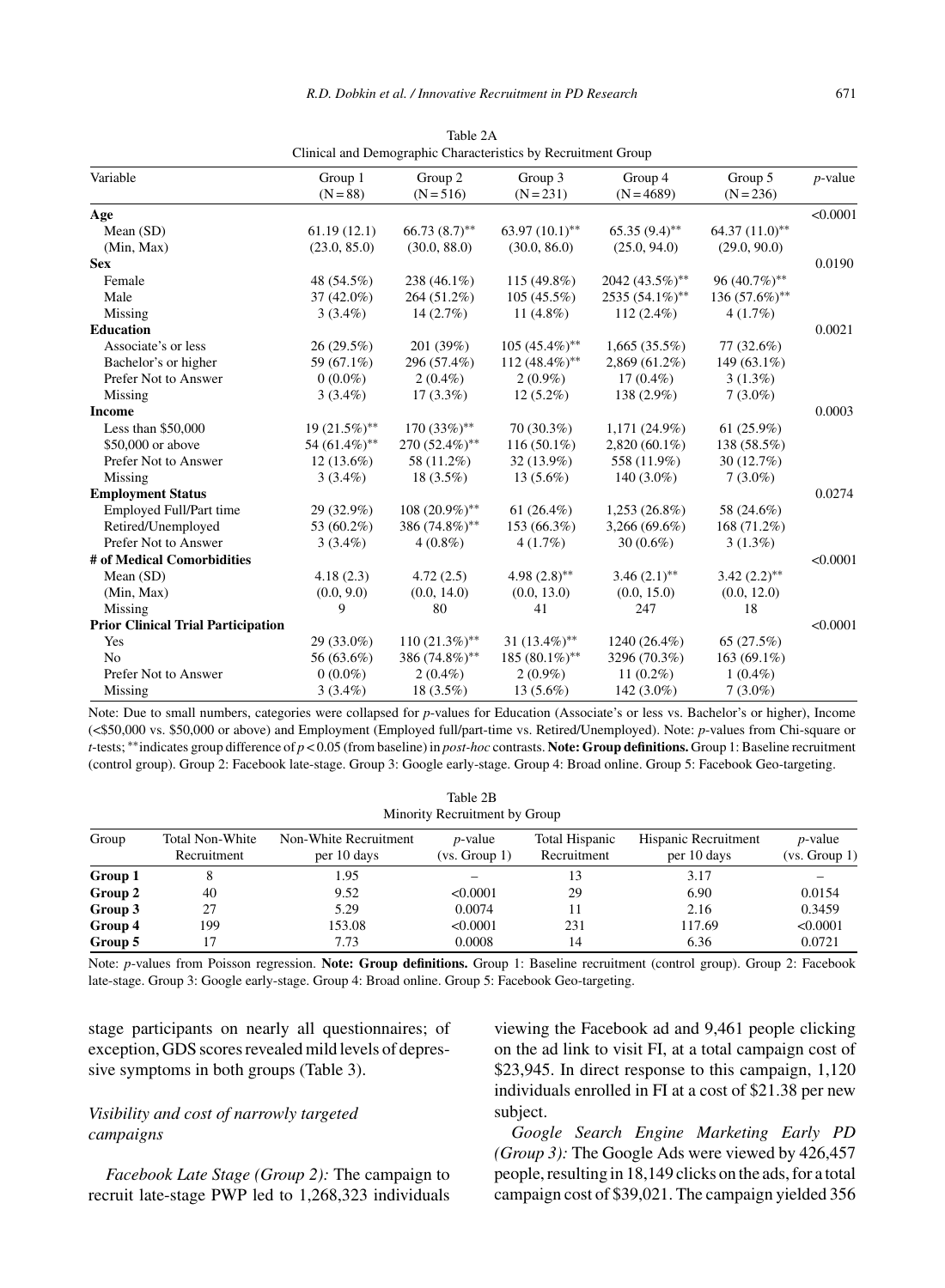| Variable*                      | Group 2 Late Stage<br>$(N = 190)$ | Group 3 Early Stage<br>$(N = 134)$ | $p$ -value |
|--------------------------------|-----------------------------------|------------------------------------|------------|
| <b>GDS</b> Score               |                                   |                                    | 0.5664     |
| Mean (SD)                      | 5.54(3.7)                         | 5.23(4.0)                          |            |
| (Min, Max)                     | (0.0, 15.0)                       | (0.0, 15.0)                        |            |
| Missing                        | 63                                | 54                                 |            |
| Act out dreams while asleep    |                                   |                                    | < 0.0001   |
| Yes                            | 84 (44.2%)                        | 21 (15.7%)                         |            |
| N <sub>0</sub>                 | 69 (36.3%)                        | 64 (47.8%)                         |            |
| Missing                        | 37 (19.5%)                        | 49 (36.6%)                         |            |
| <b>NMS Quest Score</b>         |                                   |                                    | < 0.0001   |
| Mean (SD)                      | 14.38(4.0)                        | 10.83(5.7)                         |            |
| (Min, Max)                     | (0.0, 24.0)                       | (1.0, 24.0)                        |            |
| Missing                        | 29                                | 48                                 |            |
| <b>MDS-UPDRS Part II Score</b> |                                   |                                    | < 0.0001   |
| Mean $(SD)$                    | 16.45(9.0)                        | 10.15(7.3)                         |            |
| (Min, Max)                     | (3.0, 45.0)                       | (1.0, 36.0)                        |            |
| Missing                        | 42                                | 49                                 |            |
| PDAQ-15 Score                  |                                   |                                    | 0.0007     |
| Mean $(SD)$                    | 15.15(12.0)                       | 9.74(10.8)                         |            |
| (Min, Max)                     | (0.0, 57.0)                       | (0.0, 41.0)                        |            |
| Missing                        | 39                                | 49                                 |            |
| PDQ-8 Score                    |                                   |                                    | < 0.0001   |
| Mean $(SD)$                    | 28.16 (16.4)                      | 19.57 (14.6)                       |            |
| (Min, Max)                     | (0.0, 75.0)                       | (0.0, 56.3)                        |            |
| Missing                        | 24                                | 42                                 |            |
|                                |                                   |                                    |            |

Table 3 Motor and Non-Motor Questionnaire Scores in Late vs. Early Stage PD Subjects<sup>\*\*</sup>

∗The Geriatric Depression Scale (GDS), Non-Motor Symptom Questionnaire (NMS Quest), Part II of the MDS-Unified Parkinson's Disease Rating Scale (UPDRS), the Penn Parkinson's Daily Activities Questionnaire (PDAQ-15), the Parkinson's Disease Quality of Life Inventory (PDQ-8); acting out dreams while asleep is a symptom of REM behavior disorder (RBD). ∗∗As defined by Study protocol. Note: Late Stage PD is defined as 10 or more years between diagnosis and registration OR MDS-UPDRS II  $\geq$  25 OR NMS Quest  $\geq$  13. Early Stage PD is defined as <3 years between diagnosis and registration. Note: *p*-values from Chi-square or *t*-tests.

new FI participants, resulting in a cost of \$107.79 per new subject.

*Facebook Geotargeting (Group 5):* This campaign reached 304,747 people, generating 3,364 link clicks, for a total campaign expenditure of \$15,846. The 362 participants who enrolled had a cost of \$43.77 per new subject.

# **DISCUSSION**

In order to truly advance Parkinson's disease research and clinical care, innovative recruitment strategies are required to attract large numbers of research participants, as well as to accurately capture patient-reported outcomes (PROs) from diverse segments of the PD community. This paper describes three precision-targeted online advertising campaigns and one broad online campaign, all designed to supplement and extend the reach of traditional recruitment approaches. This research provides proof of concept that digital marketing may be an effective means of study recruitment for clinical research in PD and that it can be tailored to target specific PD cohort characteristics. Both highly targeted (late stage, early stage, geotargeting) and broad digital outreach not only attracted greater numbers of the PD subpopulation of interest, but also recruited more diverse demographic and clinical samples overall. Multi-pronged recruitment campaigns, such as Group 4's broad online outreach, were the most effective with regards to both total number of new participants per 10-day period and sample heterogeneity.

Individuals historically underrepresented in PD research were recruited in higher numbers as a function of digital outreach than baseline recruitment practices. For example, digital strategies successfully attracted women, as well as participants who were older, non-white (African-American, Asian, American Indian, Multi-racial), Hispanic, lower income, less educated, and in worse physical health. This may be because traditional recruitment strategies over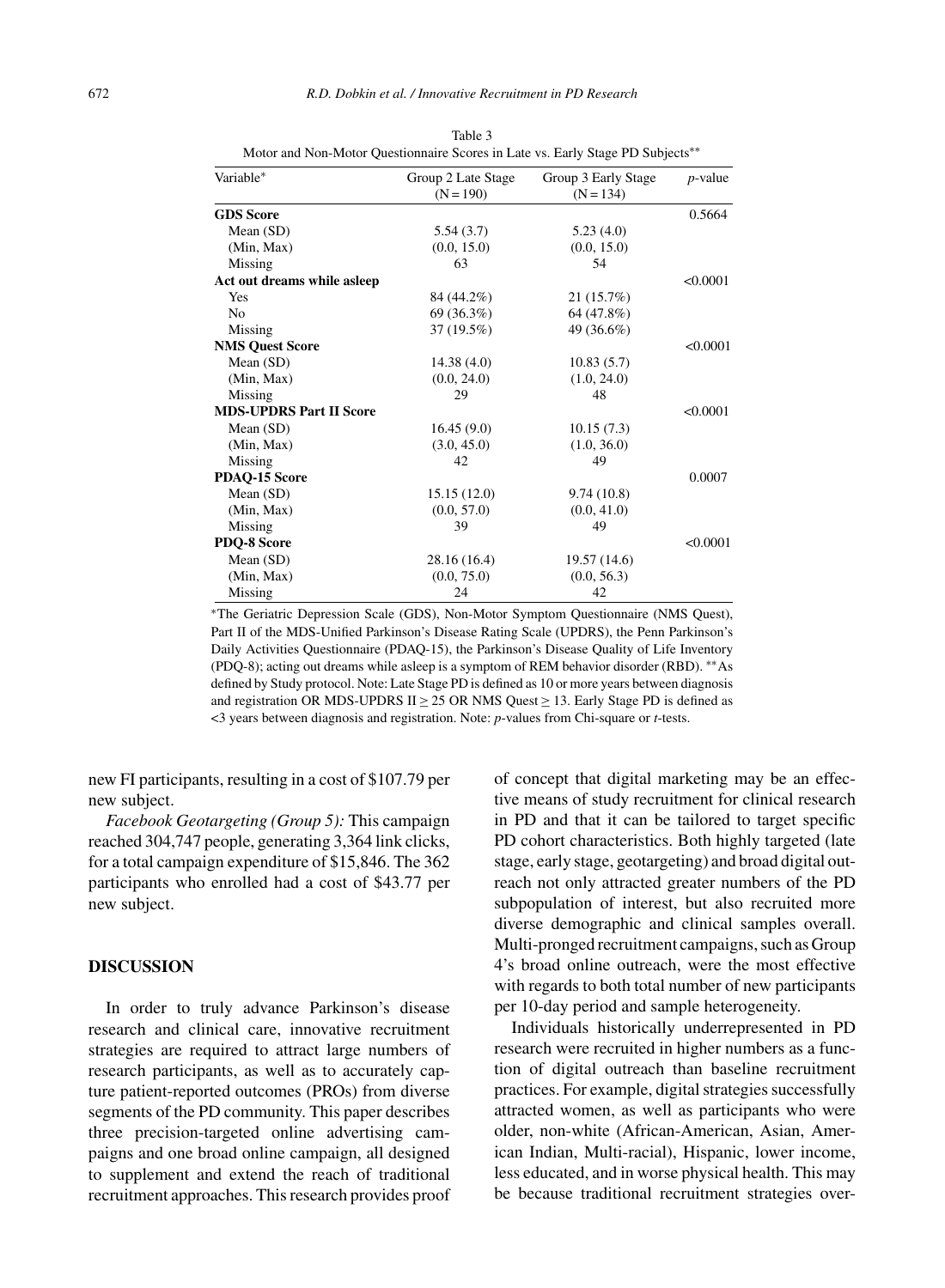sample those with regular access to specialized PD care and time to participate in research. Social media also may be accessible and appealing to more diverse segments of the PD community than movement disorder specialty centers, or even traditional, in-person support groups.

With regards to ad visibility and cost, the average expenditure per new participant ranged from \$21 to \$108. Across campaigns, Facebook reached the greatest number of potential new participants for the lowest cost. Facebook also gave researchers the most control over ad optimization throughout the campaign, whereas many of the Google Ad refinements (e.g., keyword optimization, how and where ads were displayed among search results) were determined by internal Google algorithms and therefore inaccessible to the recruiting researchers. Overall, digital recruitment costs compared favorably to traditional approaches such as TV, radio, and newspaper announcements, as well as database mailings and flyering at PD community events.

### *Applications to PD research at large*

Although FI's online cohort presents fewer barriers to participation than in-person clinical studies, several of the methods described herein may generalize across PD research settings. First, digital platforms and online interest-targeting strategies can enhance recruitment for both traditional and virtual PD studies, with methods selected based on budget and population characteristics of interest. In general, Facebook ads may be more cost-effective than Google ads. However, Google offers non-profit entities with appropriate charity status (e.g., philanthropic arms of educational institutions) small grants to cover the cost of a limited amount of digital advertising on their platform [35]. Second, broadly defined digital campaigns (based on one or two general criteria) may outperform narrowly defined campaigns (based on several specific criteria), in terms of overall recruitment numbers, as well as more diverse samples. Third, to help determine the utility of digital recruitment initiatives and monitor return on investment, researchers can use ad-specific URLs to track participant enrollment driven by unique online campaigns. Many digital platforms, such as Facebook, also provide ample opportunities to pilot test and optimize digital ads over time, based on their performance. Finally, effective recruitment should be multi-modal and employ various resources [5, 14, 15]. This proved critical even in FI, a virtual PD

study not constrained by common recruitment barriers such as geographical location or level of health care access. For traditional PD studies, digital ads may provide an important supplement to clinic- and community-based recruitment.

This study is not without limitations. First, results are exploratory and reflect data from initial digital campaigns launched by FI. Second, data from this pilot study is cross-sectional and, as of yet, cannot speak to the longer-term retention and compliance of participants recruited via digital marketing vs. more traditional methods. That said, retention and compliance data for those enrolled in response all of these digital pilots will be tracked for the duration of the longitudinal cohort to inform unique retention initiatives for different cohorts of the PD population. Third, the FI platform is currently only available in English, which may limit participation in several regions of the world. Fourth, all individuals recruited via digital channels were at least moderate users of the internet; most either had active Facebook accounts and/or were actively researching PD via Google searches. Though research suggests that older adults are avid consumers of social media [27], it is important to note that online outreach methods may not generalize to those who are not computer literate and/or are too physically or cognitive impaired to effectively utilize the internet. Finally, as many of these recruitment campaigns were resource-intensive, methods may not generalize to trials of smaller size and scope.

In conclusion, these results offer preliminary evidence that targeted digital recruitment strategies may expand and diversify the recruitment pool for traditional PD studies, in addition to virtual trials. Given the marked increases in the size and diversity of the FI samples achieved via digital advertisements, future research will continue to explore other applications of precision-targeting and enrollment based on geography, socioeconomic status, and additional clinical characteristics, to better reflect the PD community in the demographic composition of research participants. These methods are anticipated to apply to both virtual and clinic-based PD research protocols worldwide, with the goal of improving representation in PD research and accelerating the advancement of clinical care.

#### **ACKNOWLEDGMENTS**

This study was funded by the Michael J. Fox Foundation for Parkinson's Research.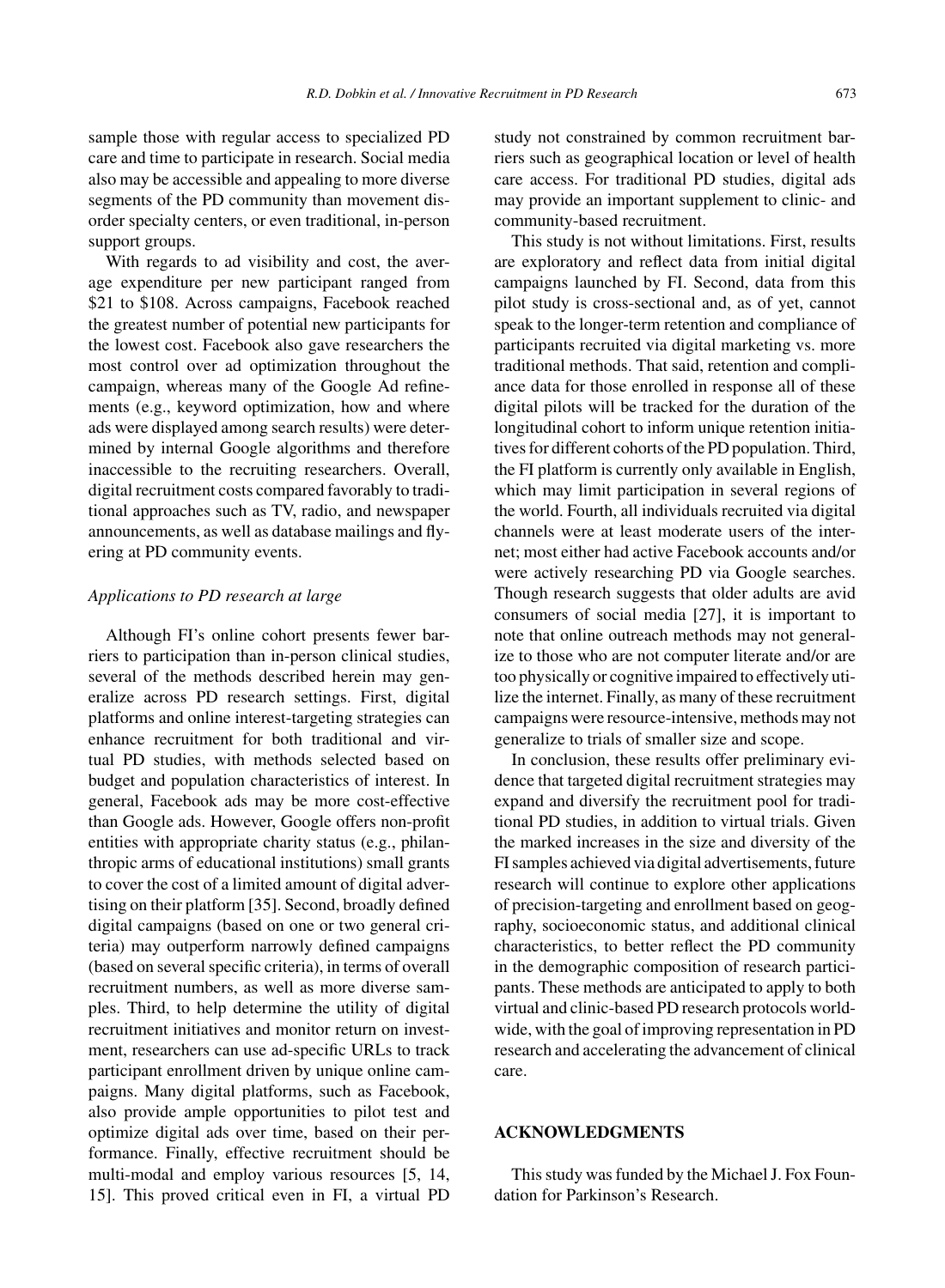# **FOX INSIGHT COMMITTEE & CORE ACKNOWLEDGEMENT**

# *Executive Steering Committee:*

Caroline Tanner,  $MD<sup>1</sup>$  (PI), Ethan Brown,  $MD<sup>1</sup>$ , Monica Korell<sup>1</sup>, Catherine Kopil, PhD<sup>2</sup>, Luba Smolensky<sup>2</sup>, Vanessa Arnedo<sup>2</sup>, Daisy Daeschler<sup>2</sup>, Lindsey Riley<sup>2</sup>, Connie Marras, MD<sup>3</sup>, Lana Chahine,  $MD<sup>4</sup>$ , Roseanne Dobkin, PhD<sup>5</sup>, Ken Marek, MD<sup>6</sup>, David G. Standaert, MD,  $PhD<sup>7</sup>$ , Marissa Dean, MD<sup>7</sup>

# *Steering Committee:*

Study Core PI / Reps (below), Ninad Amondikar<sup>2</sup>, Stephen Gradinscak<sup>2</sup>, Ira Shoulson,  $MD^8$ , Kevin Kwok, Will McIntyre, Helen Rowbatham<sup>9</sup>, Madeleine Schloetter<sup>9</sup>, Paul Cannon<sup>9</sup>

# *Study Cores:*

Leadership Core: Caroline Tanner, MD<sup>1</sup> (Study PI), Ethan Brown<sup>1</sup>, Monica Korell<sup>1</sup>

*Epi Statistics Core:* Chris Baglieri<sup>10</sup> (Core PI), Amanda Christini<sup>10</sup>, Leonardo Guercio<sup>10</sup>, Mark Hollenbeck<sup>10</sup>, Traci Schwieger<sup>11</sup>, Chelsea Caspell-Garcia<sup>11</sup>, Janel Barnes<sup>11</sup> (2017 – 2018)

*Bioinformatics Core:* Arthur Toga, PhD12 (Core PI), Karen Crawford<sup>12</sup>, Scott Neu<sup>12</sup>

*Data Capture / ePRO Core: Shawn Cimock*<sup>13</sup>, Britt Winn<sup>13</sup>, Jesse Manning<sup>13</sup>

*Psychometrics Core*: Rochelle Tractenberg, PhD<sup>14</sup>, Futoshi Yumoto<sup>14</sup> (2017 – 2018)

# *Study Collaborators:*

Regulatory Consultant: Emily Flagg

# *Affiliations:*

<sup>1</sup> University of California, San Francisco; San Francisco, CA

<sup>2</sup> The Michael J. Fox Foundation for Parkinson's Research; New York, NY

<sup>3</sup> Toronto Western Hospital; Toronto, Canada

<sup>4</sup> University of Pittsburgh; Pittsburgh, PA

<sup>5</sup> Rutgers, The State University of New Jersey; Piscataway, NJ

<sup>6</sup> Institute for Neurodegenerative Disorders: New Haven, CT

 $<sup>7</sup>$  University of Alabama at Birmingham; Birming-</sup> ham, AL

<sup>8</sup> Grey Matter Technologies LLC; Sarasota, FL

<sup>9</sup> 23 and Me Inc.; Mountain View, CA

- <sup>10</sup> Blackfynn; Philadelphia, PA
- <sup>11</sup> University of Iowa; Iowa City, IA

<sup>12</sup> University of Southern California, Institute for

Neuroimaging and Informatics; Los Angeles, CA

<sup>13</sup> Mondo Robot; Boulder, CO

<sup>14</sup> Georgetown University, Washington, D.C.

# **CONFLICT OF INTEREST**

The authors have no conflict of interest to report.

# **SUPPLEMENTARY MATERIAL**

The supplementary material is available in the electronic version of this article: [https://](https://dx.doi.org/10.3233/JPD-191901) [dx.doi.org/10.3233/JPD-191901](https://dx.doi.org/10.3233/JPD-191901).

# **REFERENCES**

- [1] Huang GD, Bull J, Johnston Mckee K, Mahon E, Harper B, Roberts JN (2018) Clinical trials recruitment planning: A proposed framework from the Clinical Trials Transformation Initiative. *Contemp Clin Trials* **66**, 74-79.
- [2] Mathur S, DeWitte S, Robledo I, Isaacs T, Stamford J (2015) Rising to the challenges of clinical trial improvement in Parkinson's disease. *J Parkinsons Dis* **5**, 263-268.
- [3] Carlisle B, Kimmelman J, Ramsay T, MacKinnon N (2015) Unsuccessful trial accrual and human subjects protections: An empirical analysis of recently closed trials. *Clin Trials* **12**, 77-83.
- [4] (MJFF) MJFF, The Michael J. Fox Foundation Launches "Parkinson's Clinical Trial Companion," Educational Suite Designed to Support Progress in Parkinson's Research by Increasing Patient Participation in Clinical Studies., [https://www.michaeljfox.org/publication/michael-j-fox](https://www.michaeljfox.org/publication/michael-j-fox-foundation-launches-parkinsons-clinical-trial-companion-educational-suite)foundation-launches-parkinsons-clinical-trial-companioneducational-suite.
- [5] Berk S, Greco BL, Biglan K, Kopil CM, Holloway RG, Meunier C, Simuni T (2017) Increasing efficiency of recruitment in early Parkinson's disease trials: A case study examination of the STEADY-PD III Trial. *J Parkinsons Dis* **7**, 685-693.
- [6] Branson CO, Ferree A, Hohler AD, Saint-Hilarie M (2016) Racial disparities in Parkinson disease: A systematic review of the literature. *Adv Parkinsons Dis* **5**, 87-96.
- [7] Gilbert RM, Standaert DG (2020) Bridging the gaps: More inclusive research needed to fully understand Parkinson's disease. *Mov Disord* **35**, 231-234.
- [8] Schneider MG, Swearingen CJ, Shulman LM, Ye J, Baumgarten M, Tilley BC (2009) Minority enrollment in Parkinson's disease clinical trials. *Parkinsonism Relat Disord* **15**, 258-262.
- [9] Willis AW, Schootman M, Evanoff BA, Perlmutter JS, Racette BA (2011) Neurologist care in Parkinson disease: A utilization, outcomes, and survival study. *Neurology* **77**, 851-857.